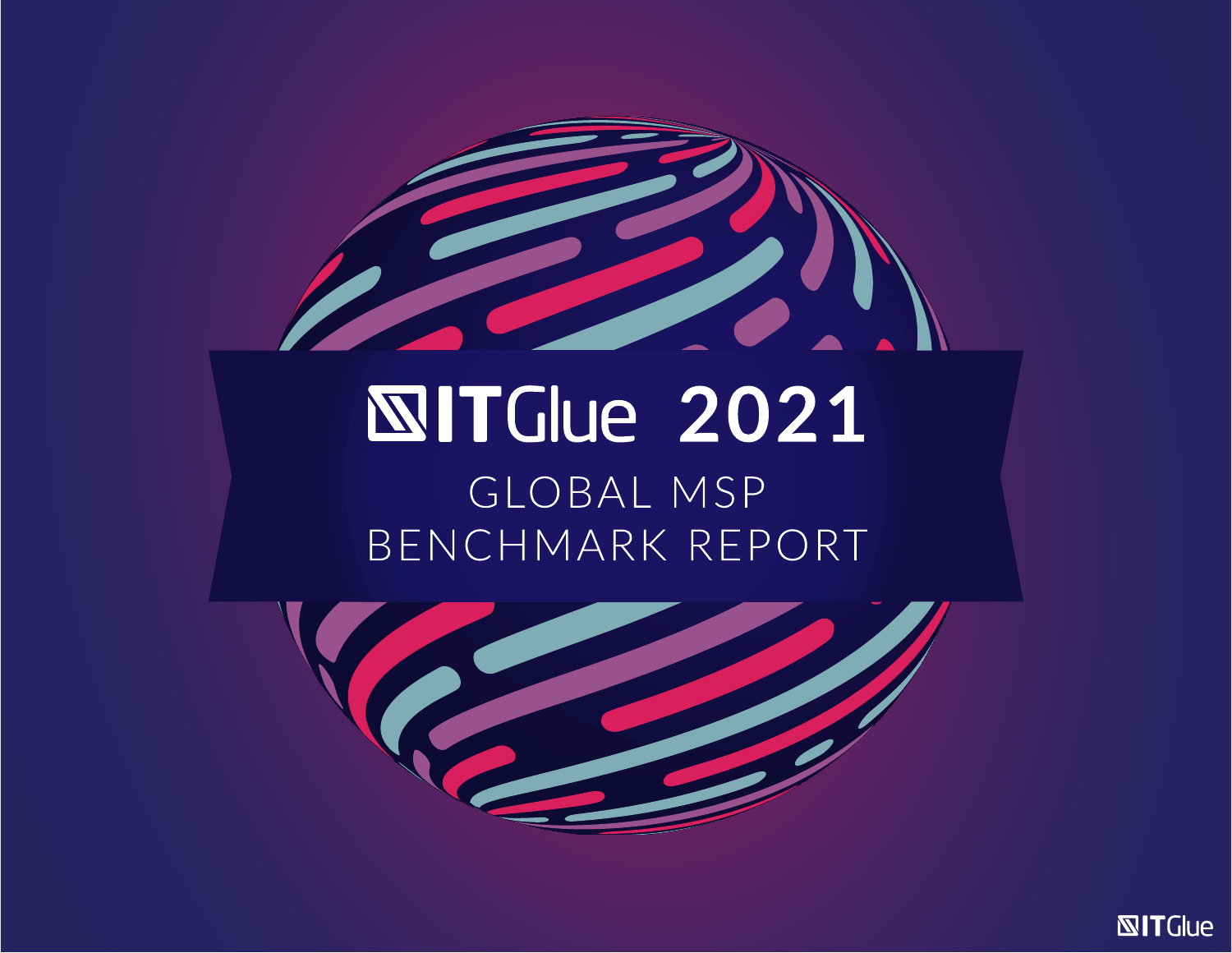#### **CONTENTS**

| <b>Introduction 22 Production 22 Production 22 Production 22 Production 22 Production 22 Production 22 Production 2</b> |  |
|-------------------------------------------------------------------------------------------------------------------------|--|
|                                                                                                                         |  |
| What do Top Performing MSPs Look Like? 4-5                                                                              |  |
|                                                                                                                         |  |
|                                                                                                                         |  |
|                                                                                                                         |  |
| Endpoints / Servers / Workstations  10                                                                                  |  |
|                                                                                                                         |  |
|                                                                                                                         |  |
|                                                                                                                         |  |
|                                                                                                                         |  |
|                                                                                                                         |  |
|                                                                                                                         |  |
|                                                                                                                         |  |
|                                                                                                                         |  |
|                                                                                                                         |  |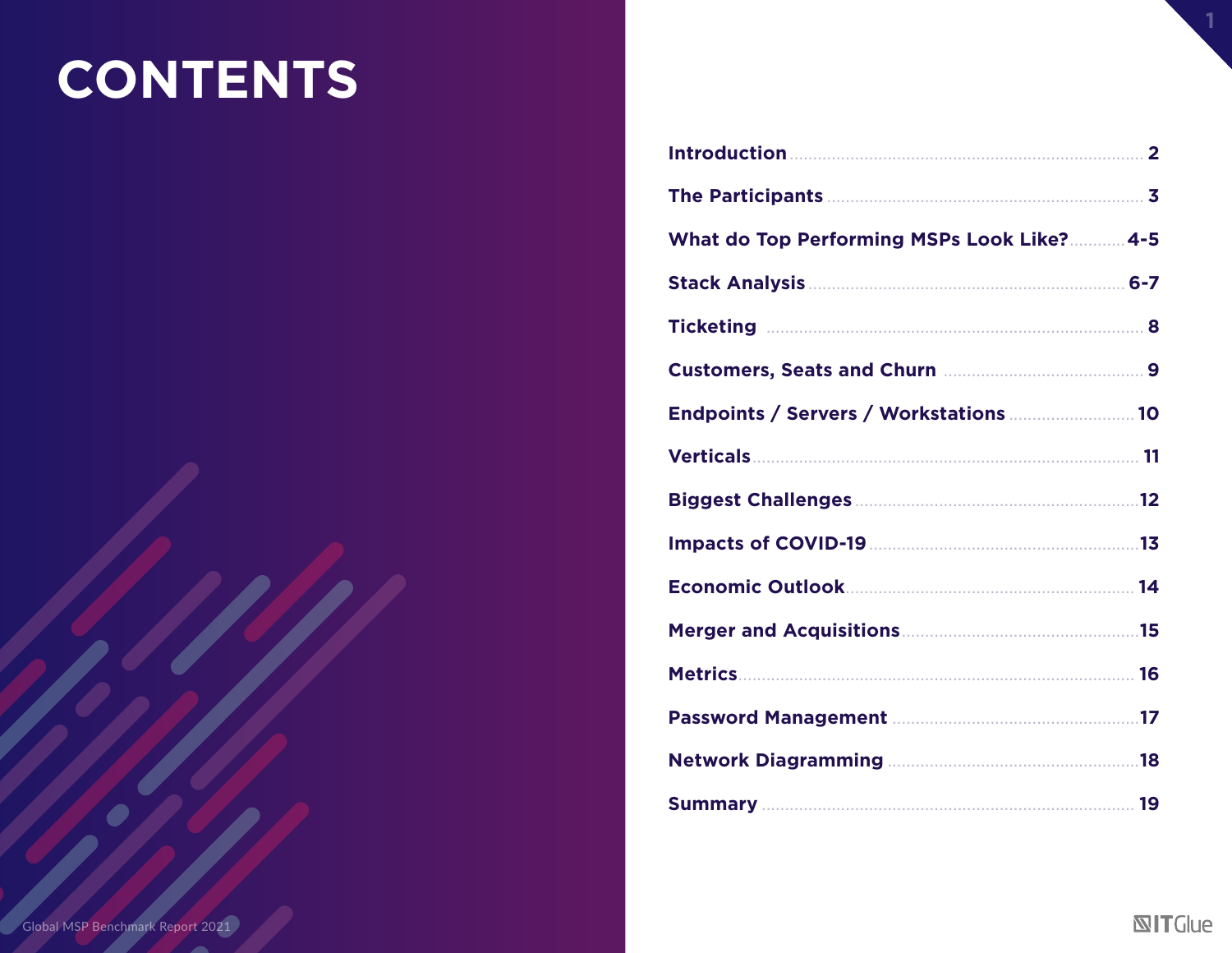# **INTRODUCTION**

The IT Glue 2021 Global MSP Benchmark Report comes at a time when the world is still reeling from the impact of the COVID-19 pandemic. Although the MSP industry fared better compared to others, has everything reverted to pre-COVID trends? We set out to find out in this year's survey.

The forced transition to remote work made global organizations more reliant on IT than ever for their day-to-day operations, data management needs, security concerns and more. As a result, the MSP world was able to bounce back much quicker than other industries. This also accelerated IT trends by increasing the demands for cutting-edge technologies like cloud computing, automation, AI, IoT and more.

With opportunities and challenges arising at the same time, how did most MSPs fare in terms of adapting to new technology trends, managing their revenues and achieving business growth? Our 2021 report explores this.

Based on our findings, it is safe to say that the 2021 IT Glue Global MSP Benchmark Report provides a testament to the resilience of the MSP industry and showcases its ability to bounce back during a global crisis.

A special thank you to all the MSPs that eagerly participated in the survey and shared their valuable insights about the industry. The report we have put together will benefit the whole MSP community and help with future endeavors. This would not be possible without your contributions.

> *From IT Glue & the entire MSP community, thank you!*

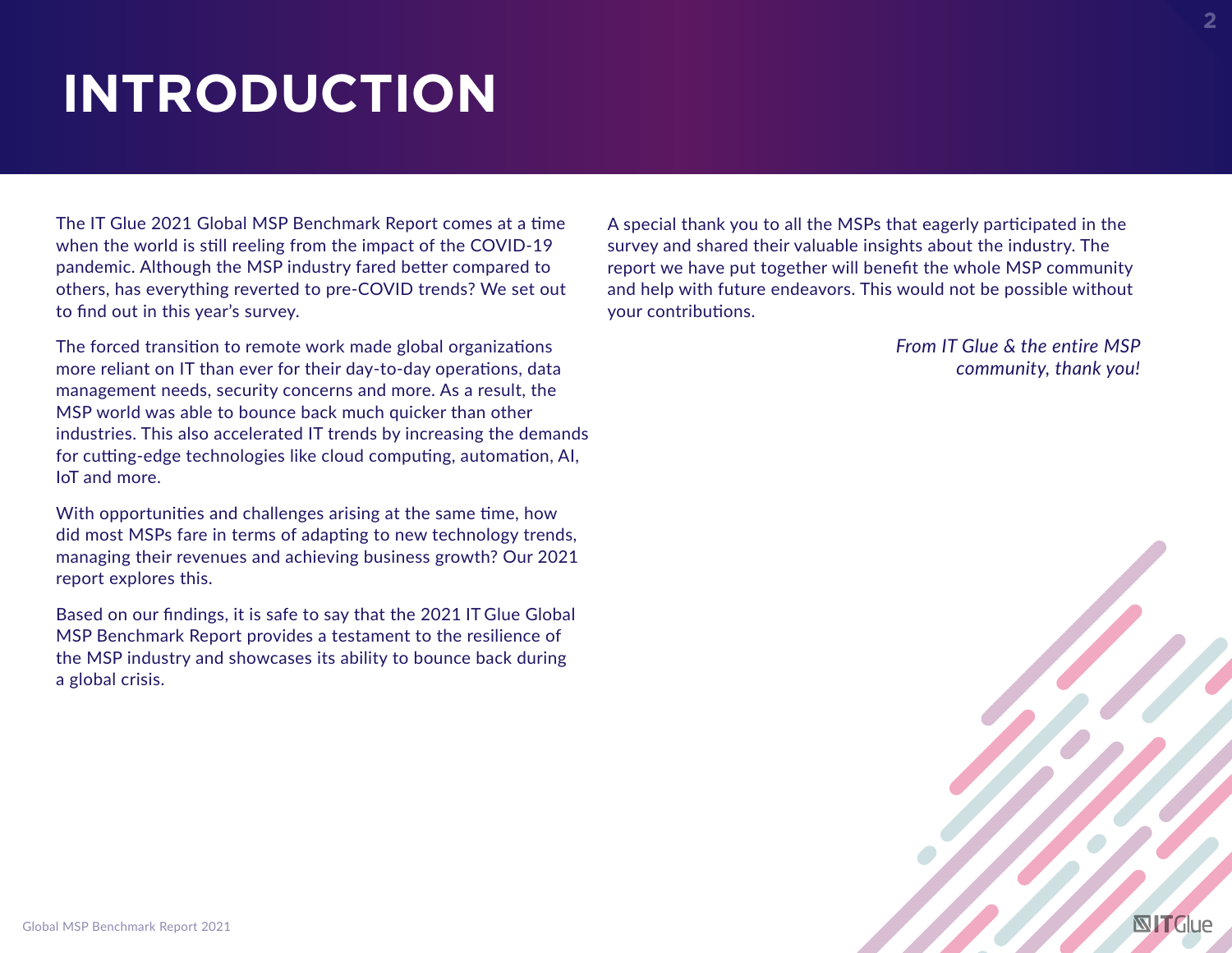# **THE PARTICIPANTS**

Like the previous four editions, the 2021 survey had fantastic participation from the MSP industry. It is heartening to know that businesses now regard IT Glue's annual report as their go-to source to gather game-changing and crucial industry insights to gain an edge over competitors and are eager to have their voices heard.

This time around, we had 1,334 participants from 38 countries, spanning five continents. To break it down further, the countries with the greatest representation were the United States (60%), Canada (9%), the United Kingdom (7%), Australia (7%), the Netherlands (2%) and Italy (2%). Not only do these numbers reflect how global IT Glue's partner network is, but they also highlight that good documentation can lead to better efficiency no matter where you are.

Of the participants surveyed, 87% identified as MSPs, 10% were internal IT Teams, and 2% said they were MSSPs.

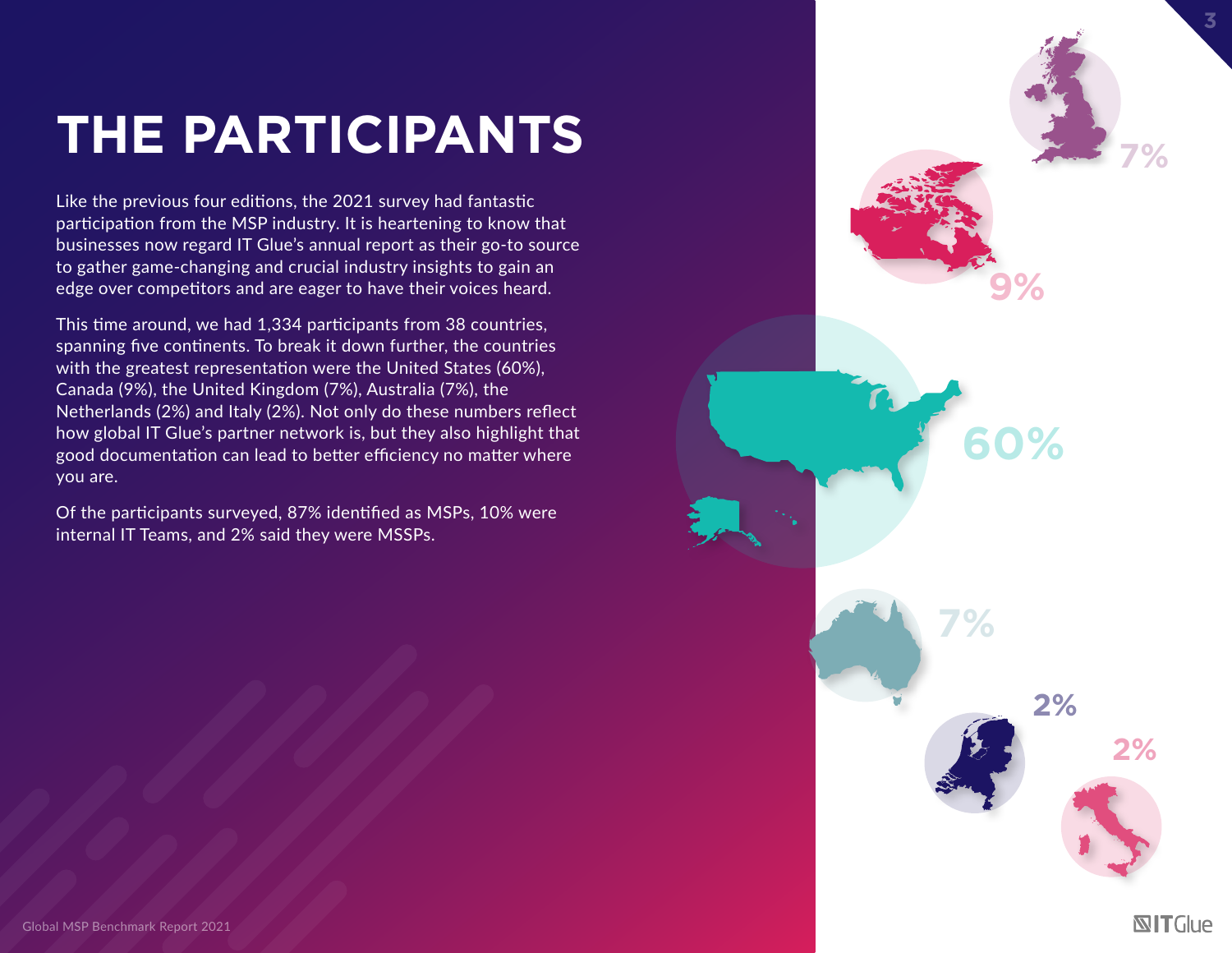#### **What Do Top-Performing MSPs Look Like?**

Let's start by defining what exactly is a top-performing MSP. Our 2020 report was based on survey data gathered in February 2020, before the COVID-19 pandemic took hold. MSPs with stable revenues and 15% net margin found their place only in the bottom quintile. On the other hand, the top third of MSPs had revenue growth and margins over 20%. Our data also indicated that these are the MSPs that were more likely to get acquired.

As we saw from our 2020 follow-up survey, ever since the pandemic outbreak, there has been a tremendous increase in the adoption of cutting-edge technologies like AI, automation, and cloud computing. MSPs that offered innovative services witnessed significant growth despite the poor economic outlook. However, industries like manufacturing, tourism, and retail witnessed a major slump throughout 2020. The MSPs that catered to these industries witnessed an inevitable decline in revenue and growth. This is what makes the current picture even more interesting. The opportunities that arose because of the new demand compensated for the slump in a significant way. We were curious to know more about this change.

#### **The New Normal**

In our 2021 survey, almost 29% of respondents reported an increase in revenue growth and a net margin of above 20%. In our 2020 follow-up survey, about half of the respondents had experienced a revenue decline due to the pandemic's impact. This recovery is certainly a positive sign for the industry.

Another key thing to note in this year's survey is that 90% of the top performers are IT Glue partners. This suggests that having a robust documentation system can give MSPs an edge over other players in the market.



Net Profit Margins

**Net Profit Margins** 



Revenue (Declining)

**NITGlue**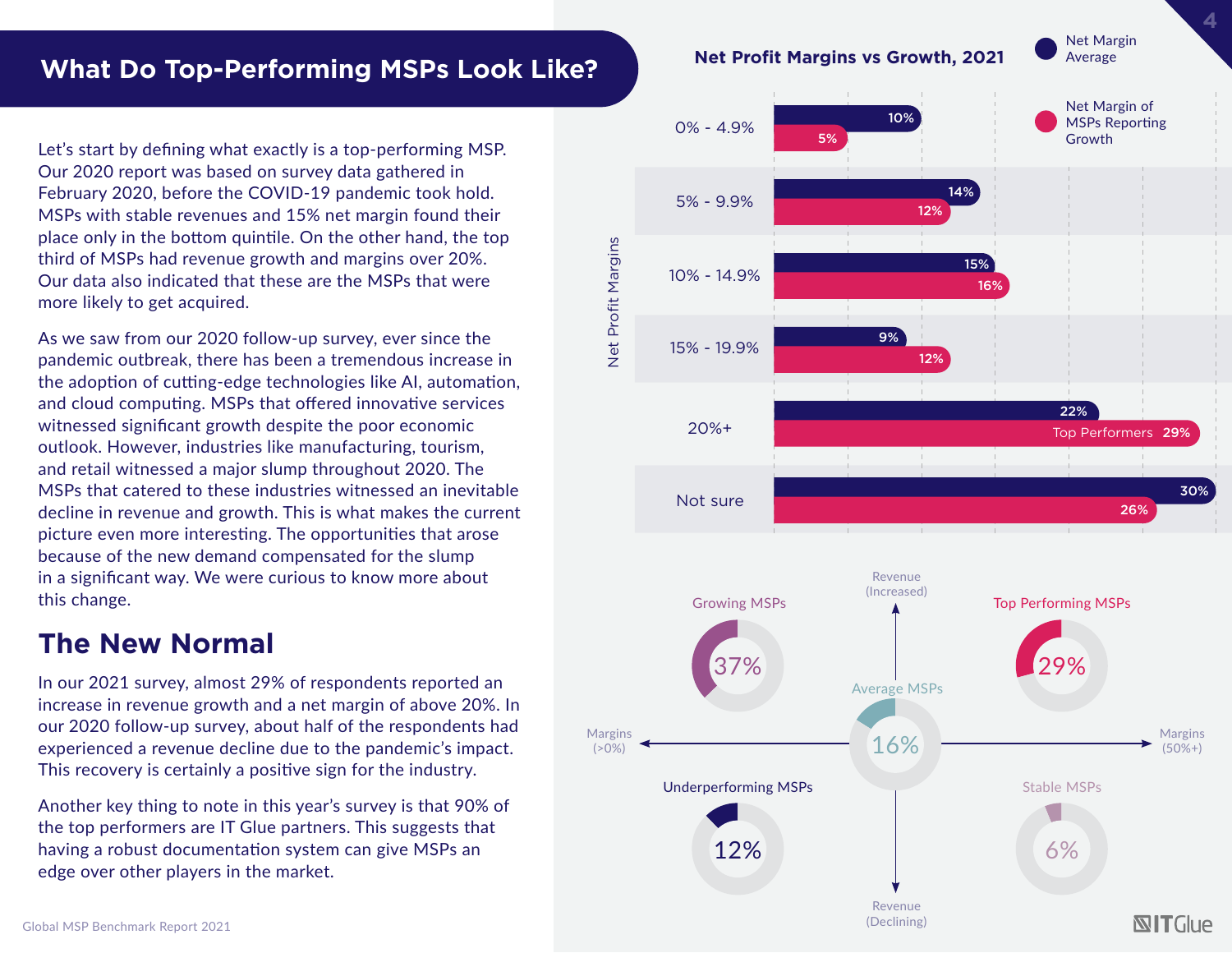#### **Top Performers and Their Revenue**



Despite the unavoidable slump in overall revenue in 2021, these statistics are encouraging. They indicate that for the most part the managed services business is returning to pre-COVID trends — offering growth and healthy net margins to most participants.

#### **Overall Revenue Growth – Three-Year Comparison**

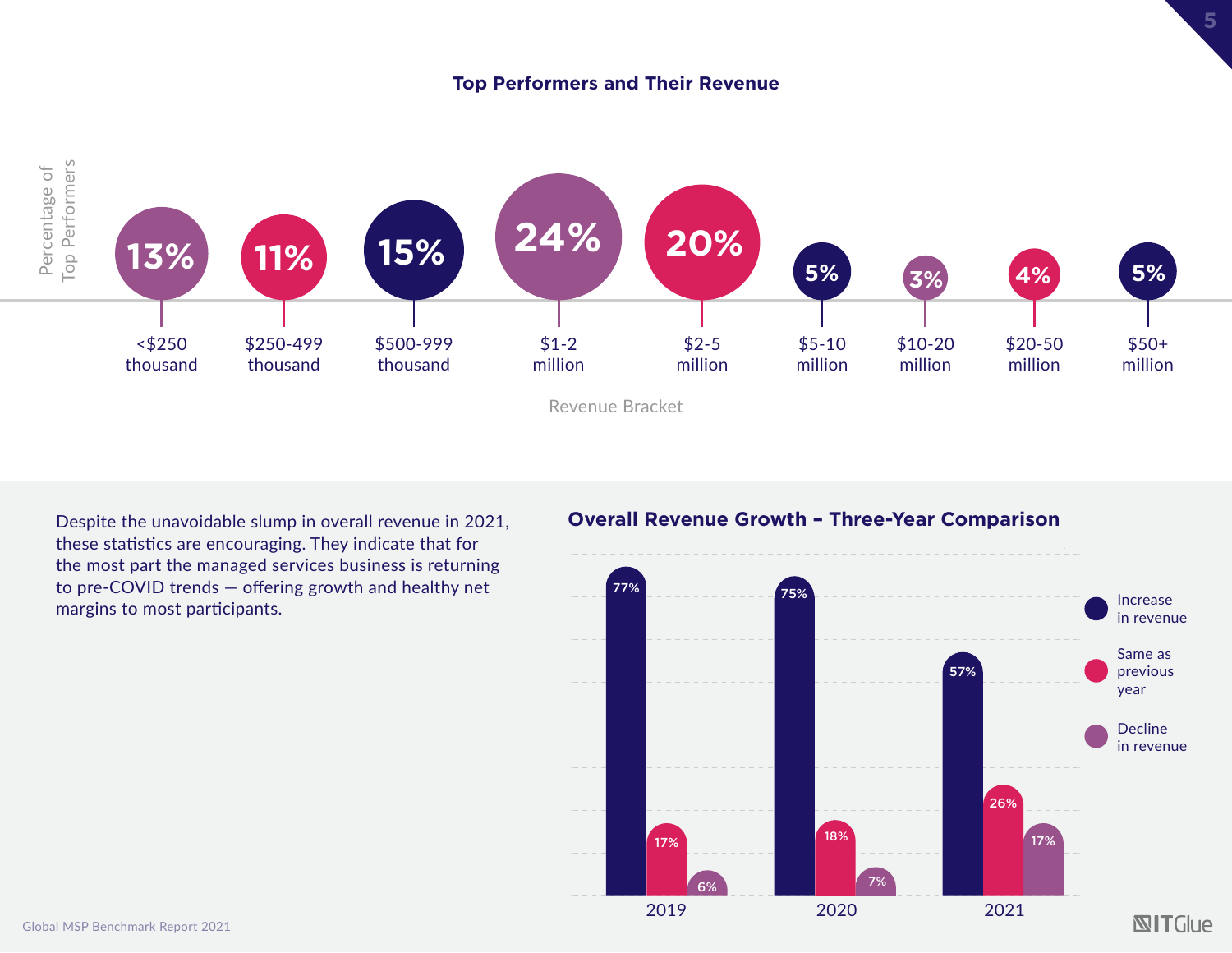### **STACK ANALYSIS**

Our 2021 stack analysis shows that nearly every MSP is using some sort of backup and disaster recovery (BDR) and remote monitoring and management (RMM) solution. This is no surprise considering that an RMM solution is the primary tool MSPs use to manage IT. Due to the massive shift to the remote work model, the post-pandemic scenario seems to favor a modern RMM tool that provides comprehensive IT management, monitors cloud infrastructure and ensures seamless integration with other IT tools. The next generation of RMM adoption is likely to follow this trend.

Professional services automation (PSA) tools are also quite popular, with only 14% of respondents saying they don't use one. There has been a rise in customer relationship management (CRM) solution adoption as well, but a sizeable chunk of MSPs still use their PSA for that function.

In the BDR category, Datto and Veeam held a healthy lead over other players. Industry giants Kaseya and ConnectWise are present in almost all categories. This isn't a surprise, since nearly 85% of the respondents consider integrations between core MSP-specific products really important, and almost 82% believe it can positively impact their bottom line.

As far as network monitoring is concerned, most MSPs are still relying on the likes of Visio, LucidChart or Auvik, although there has been surge in Network Glue users as well. With more businesses operating remotely, this was bound to happen since it reduces the need for site walks.

Based on the results, we believe cross-platform integrations are going to play a greater role in the coming years. Every passing year, more pieces are added to MSP tech stacks, whether it is accounting tools or security/threat intelligence. Thus, having systems that work well with each other is a must, not just from a workflow perspective but also from a profitability angle.

#### **Top Functionality Used Within PSA Solutions**

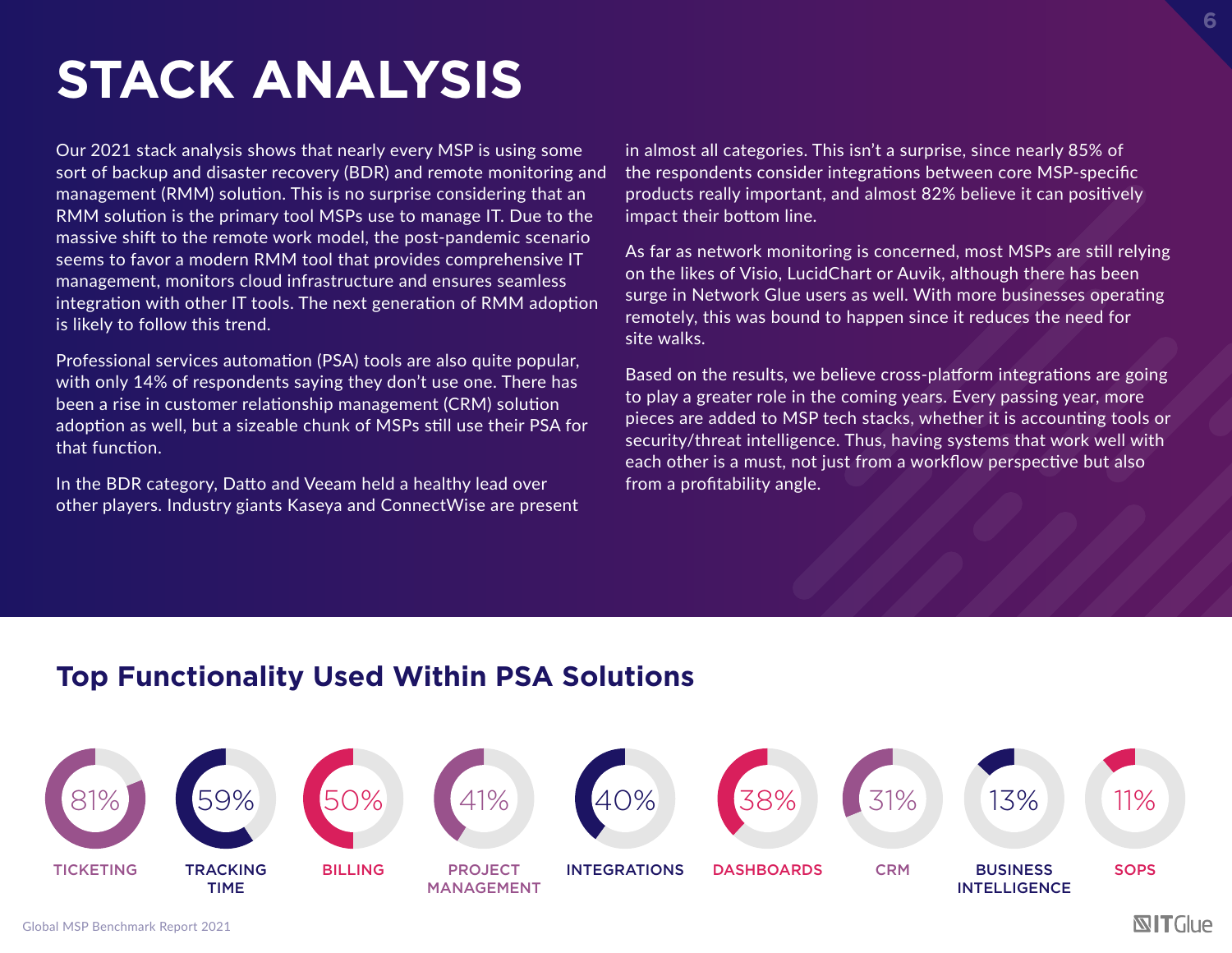# **STACK ANALYSIS CONTINUED**

To understand if MSPs are happy with their current tech stack, we ask about "switching intent" every year. The MSP space continuously evolves, and the "new entrants versus legacy platforms" battle rages on. This year, we were curious to know whether the pandemic made MSPs more reluctant to make a change.

When it came to PSA, the results bore a strong resemblance to the 2020 survey, with even the top reasons for switching remaining the same. Although nearly 34% of the respondents from our past two surveys expressed interest in switching, we didn't see any drastic changes in the actual market shares. More than 50% of the respondents who were interested in switching said that the effort required in migration prevented them from making the switch. The pandemic is also another major factor here.

While the rush toward digital transformation has resulted in some hasty purchase decisions in the tech space, the overall purchase decisions have been greatly disrupted by COVID-19 this year. Factors like financial strain, team downsizing and other business priorities resulting from the pandemic are likely to have caused many MSPs to put their tech stack switching on hold.

#### **Are you considering changing your PSA in the next 12 months?**

#### 2020 (Pre-COVID)

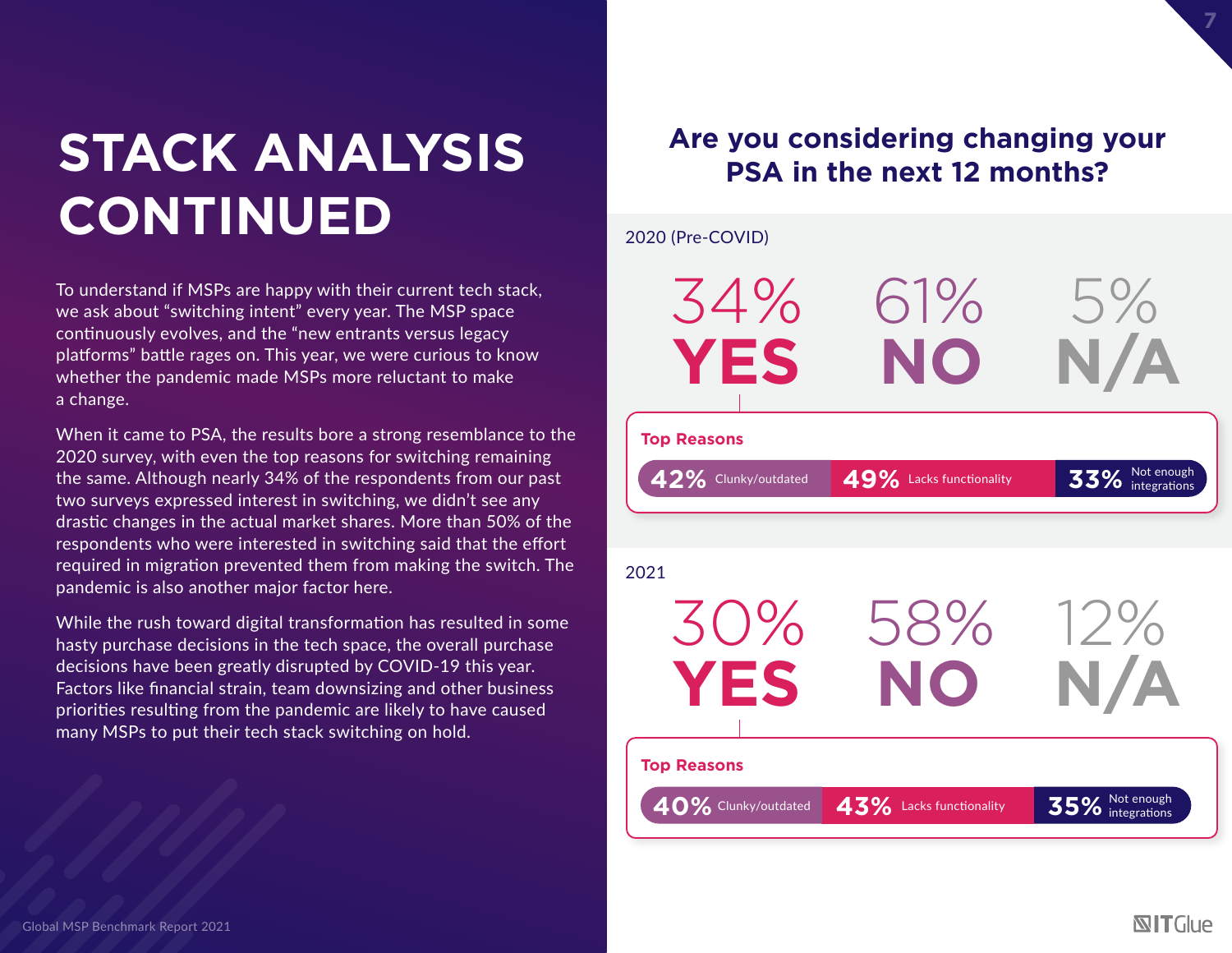#### **TICKETING**

There is no denying that the pandemic has made the MSP marketplace more competitive than ever. One of the ways to gain a competitive advantage is by providing exceptional customer service, of which ticketing is an integral part. That's precisely why we decided to create this new section.

Almost 60% of respondents reported that their total tickets per client, per month is below 250. If you investigate ticket submission channels, 71% of respondents said they receive tickets from customers via email, with phone being the second most popular option. With email being such an integral part of the support workflow, it is crucial that your support tools integrate well with email and provide full visibility in a centralized location.

#### **End-User Initiated Tickets Per Client, Per Month**





Results from our survey also showed that most of the respondents are happy with their current ticketing platforms and not willing to make a switch.

#### **Respondents Who Planned or Wanted to Switch Their Ticketing Tool in Past 12 Months**

**YES NO** 29% 71% **8**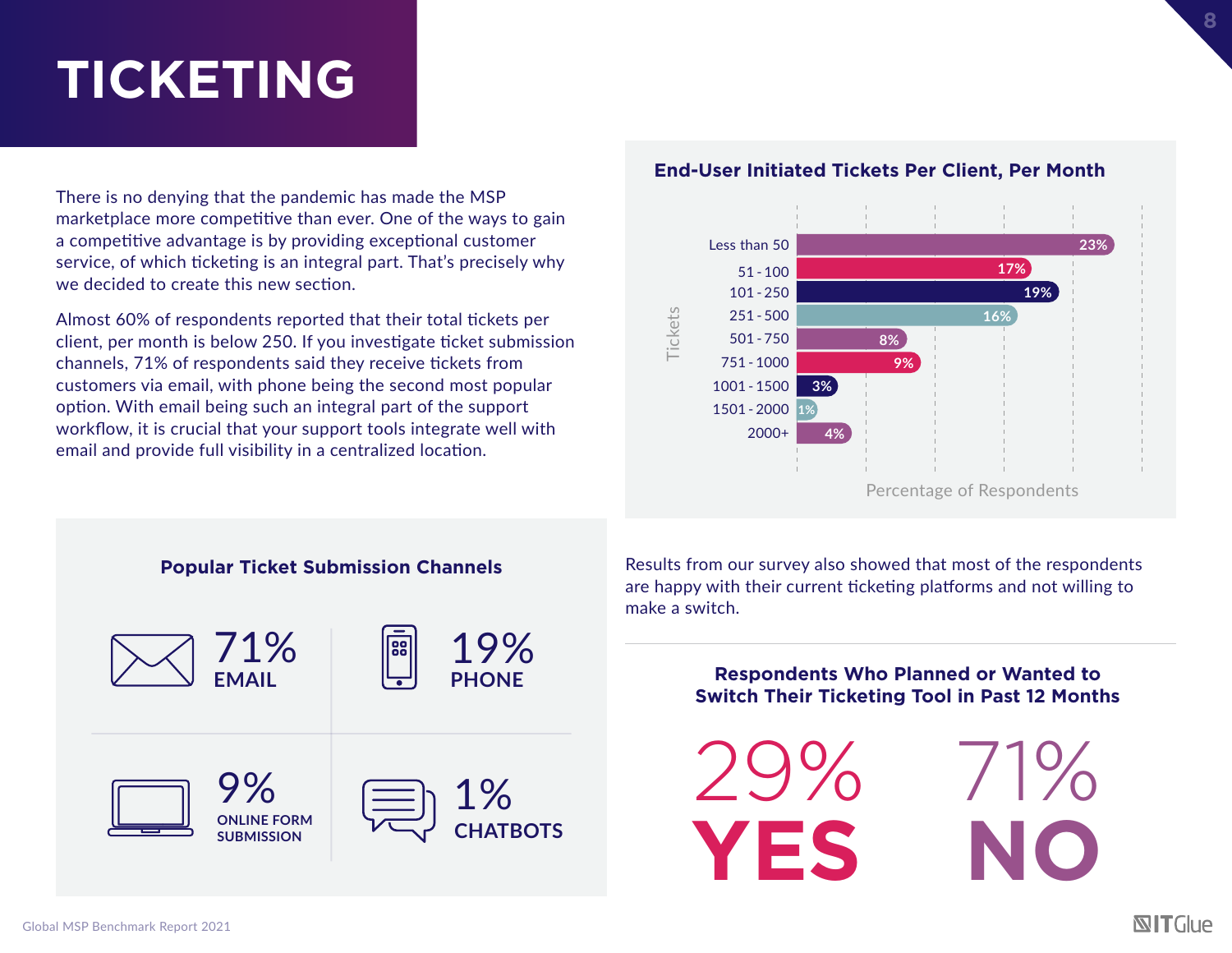# **CUSTOMERS, SEATS AND CHURN**

Customer churn is a big challenge for all businesses, and MSPs are no exception. This year witnessed a slight increase in the average number of customers per MSP and a slight decline in customer churn. While the relationship between customer churn and revenue growth weakened among 2020 survey respondents, it reverted to the norm in 2021, possibly due to disruptions caused by COVID-19.

The MSP industry is growing every year, but it is also attracting several new competitors. About 48% of MSPs reported less than 5% churn in 2021, as against 49% in our previous survey. Over 73% of MSPs that reported a low churn rate (less than 10%) earned higher

revenues compared to the previous year. As you can see, in this highly competitive scenario, MSPs that managed to retain customers enjoyed higher revenues.

What's worrying is that only 8% of our respondents consider customer churn to be a major challenge. As the market gets more competitive, losing customers can severely impact revenue, profits and overall growth. It is time for MSPs to rethink their strategies by investing in advanced technologies, engaging more with their customers and reevaluating their marketing approaches.

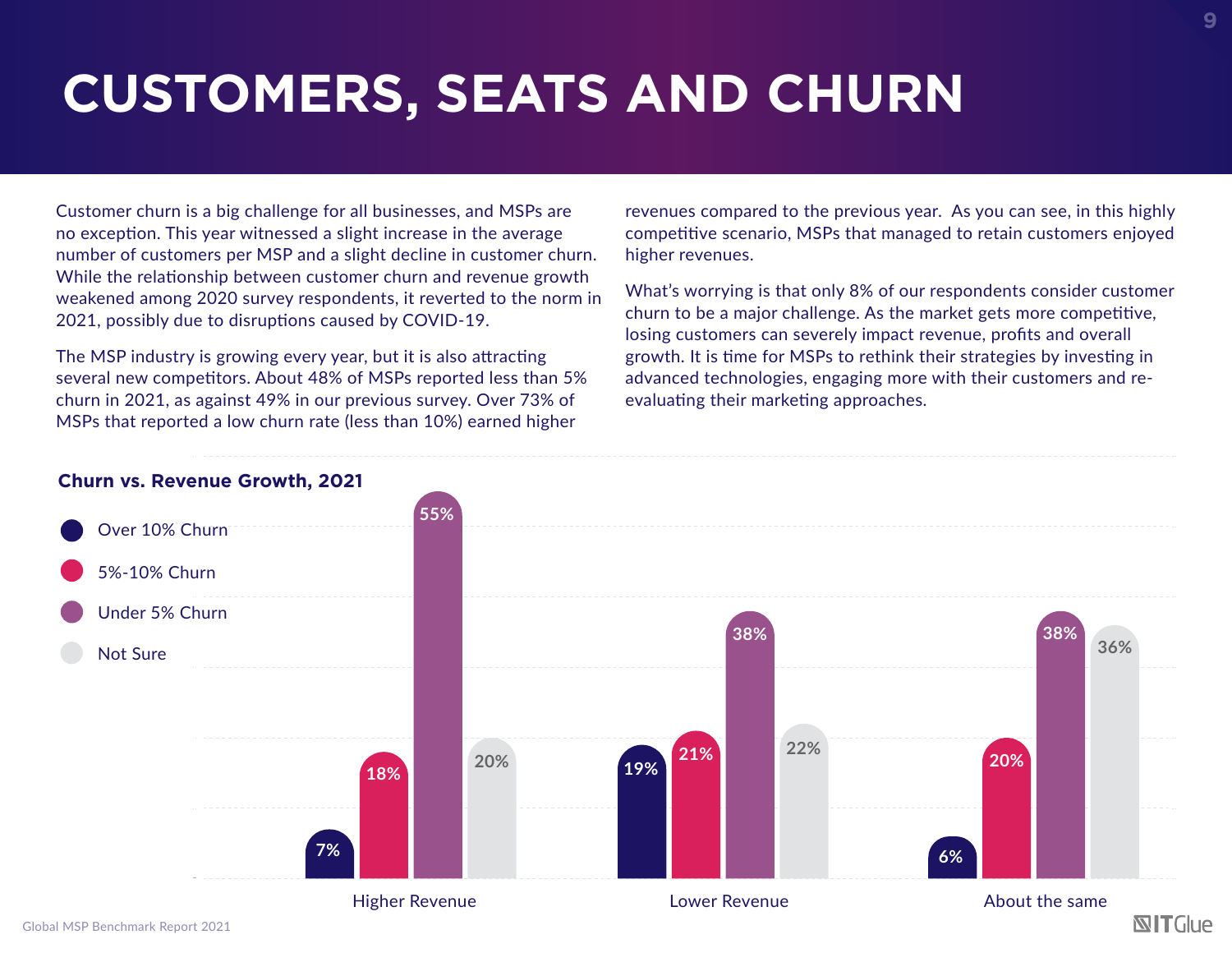# **ENDPOINTS / SERVERS / WORKSTATIONS**

The number of endpoints, servers and workstations managed by MSPs helps us determine their growth patterns. Our 2020 report revealed that MSPs were getting larger. However, this year's data suggests that apart from some minor changes, the numbers are similar to pre-pandemic numbers. Noticeably, we're seeing a 4% increase in endpoints, a 6% decrease in servers, and a 7% reduction in workstations. The slight changes are likely attributed to the disruptions caused by the pandemic, such as more users using personal devices while working from home, the explosion of cloud technology in popularity, and employee reductions in

#### **Mean Assets Serviced**

| certain industries.                   |                                                      |                     | 2021                  | 2020 2019 |       |  |
|---------------------------------------|------------------------------------------------------|---------------------|-----------------------|-----------|-------|--|
| <b>Mean Assets</b><br><b>Serviced</b> | Out<br>$\bullet$                                     | <b>ENDPOINTS</b>    | $4%$ 2,258            | 2,174     | 1,710 |  |
|                                       | $\circ \circ$<br>$\circ \circ$<br>$\overline{\cdot}$ | <b>SERVERS</b>      | 6%<br>216             | 229       | 243   |  |
|                                       | $\overline{\mathbb{L}}$                              | <b>WORKSTATIONS</b> | $\frac{7\%}{2}$ 1,320 | 1,417     | 1,274 |  |
|                                       |                                                      |                     |                       |           |       |  |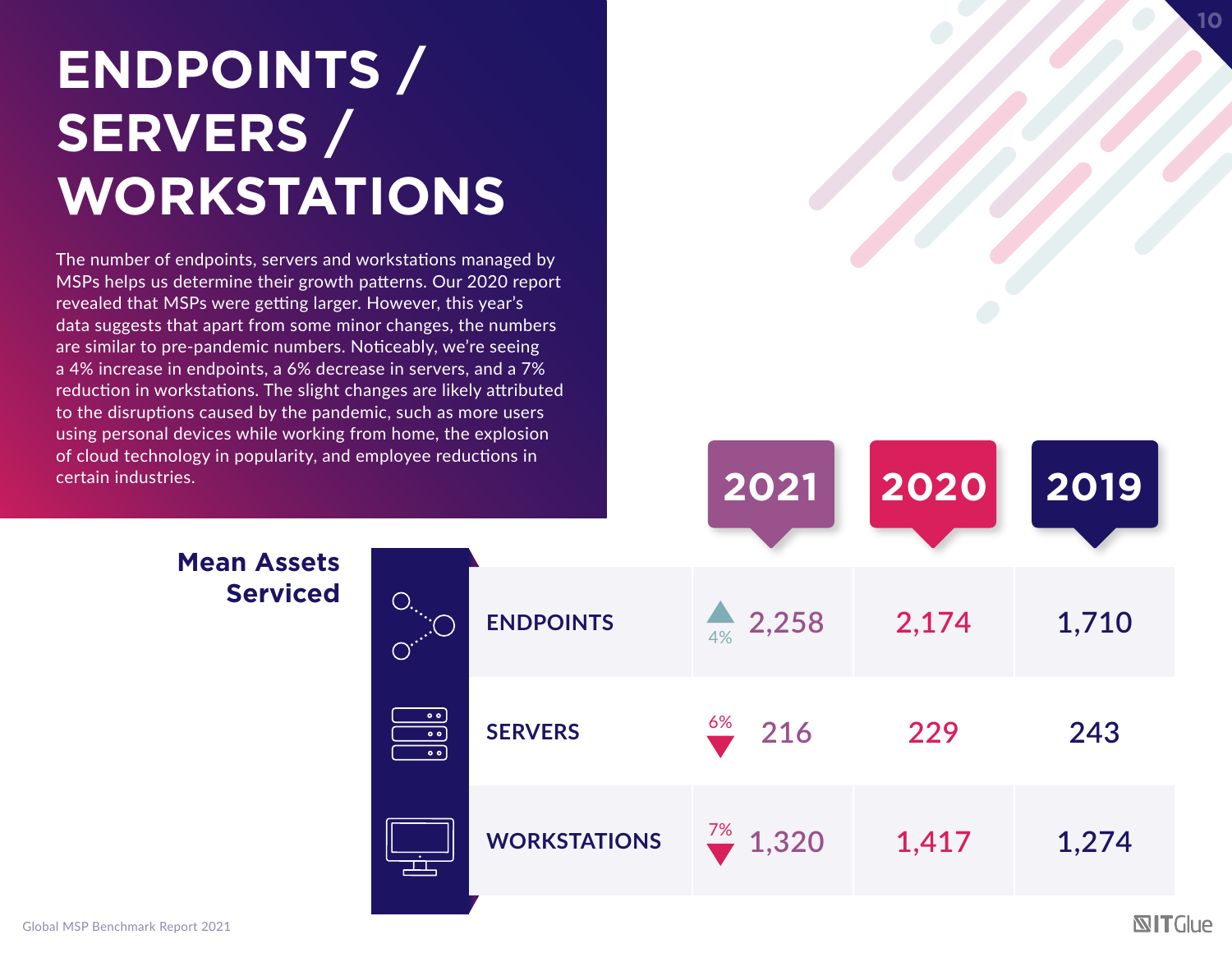**VERTICALS** Pre-COVID data indicated that vertical-focused MSPs were more likely<br>to see an increase in revenue than generalists. But with the pandemic to see an increase in revenue than generalists. But with the pandemic severely affecting certain industries, how have things changed?

> Based on our survey responses, we can say that net margins of generalists were higher than those of vertical-focused MSPs. The only exception were larger MSPs (with total profit above \$50 million). In that class, vertical-focused MSPs were slightly ahead of generalists.

#### **Margin Ranges Based on Verticalization 2021**



The takeaway here is that MSPs shouldn't restrict to themselves to one vertical. It is a risky approach, and 2021 has certainly highlighted how industry slowdowns can affect your business. Instead, MSPs should focus on a balanced approach that caters to multiple verticals and adopts specialization whenever required.

When it comes to the most popular verticals, the list remains consistent with 2020: healthcare, finance, and professional services. **11**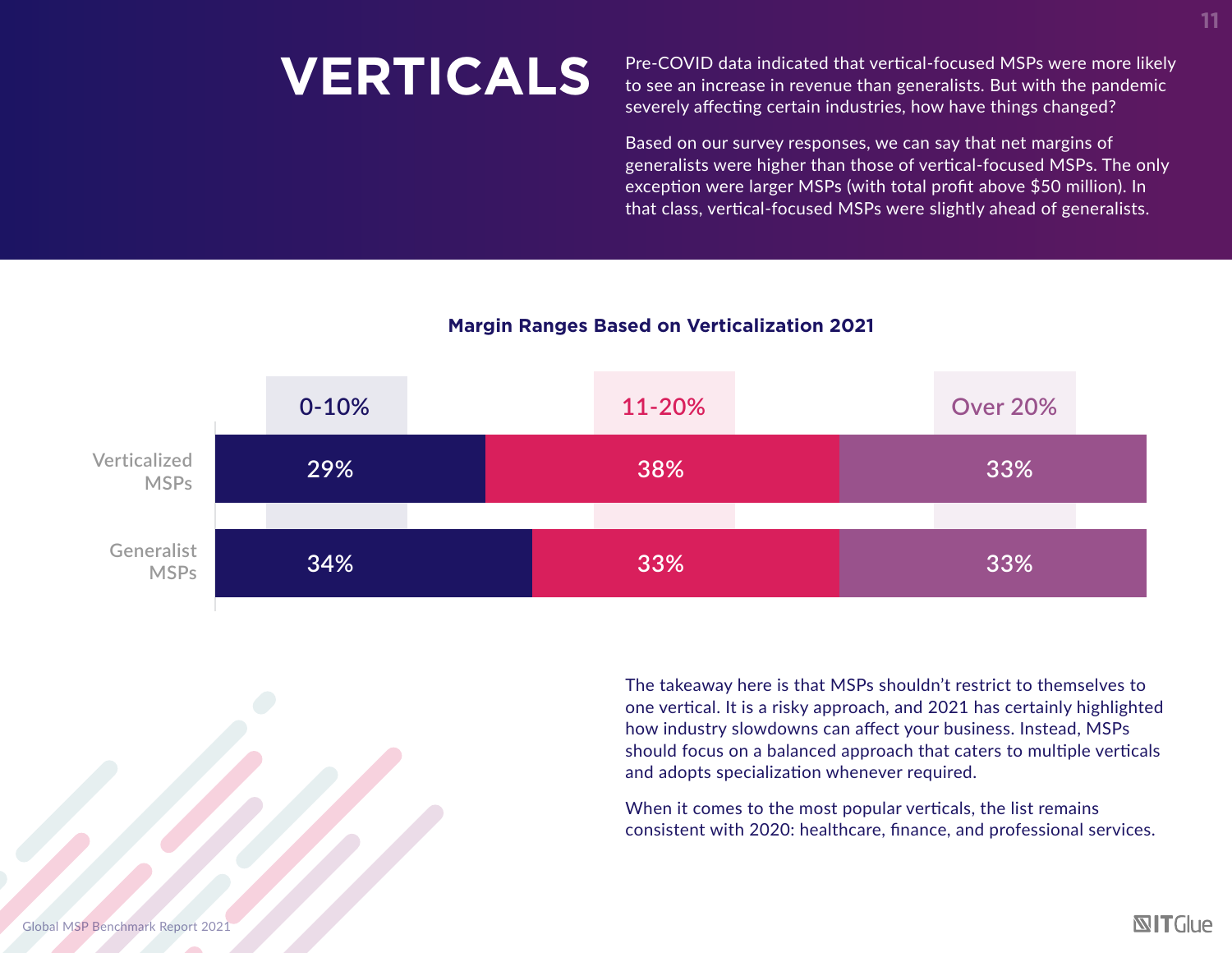# **BIGGEST CHALLENGES**

Our responses suggest that pre-COVID trends have stabilized when it comes to MSP challenges. Hiring good techs is back to being one of the most cited challenges by MSPs. In our May 2020 follow-up survey, only 20% of respondents regarded hiring to be a challenge. This year, it increased to 46%, which is more in line with pre-COVID trends. Higher demand for quality talent indicates the industry is more robust.

The same was seen with "lack of time" and "lack of resources." Both are back to pre-COVID levels. This demonstrates that more businesses are on the path to recovery. Another indication for optimistic industry outlook is that the percentage of MSPs that considered "COVID Lockdowns" to be the biggest challenge reduced from 74% to 32%.

The reduction in "cybersecurity threats" as a challenge indicates that the pandemic has accelerated IT trends and cybersecurity needs, but dealing with advanced and sophisticated security threats is also going to be an ongoing challenge for almost a quarter of MSPs. The trends of three closely related challenges – competition, customer churn and pricing pressure – are quite interesting. While competition and customer churn are back to pre-COVID levels, pricing pressure has been declining. This means MSPs don't have to drastically cut prices to maintain market share. We can also consider that the pandemic has accelerated IT trends and justified the need for MSP services.

Another highlight is how the shift to remote work forced MSPs to be more collaborative and make use of technologies, such as standardized documentation sharing, which has made information sharing less of a challenge.

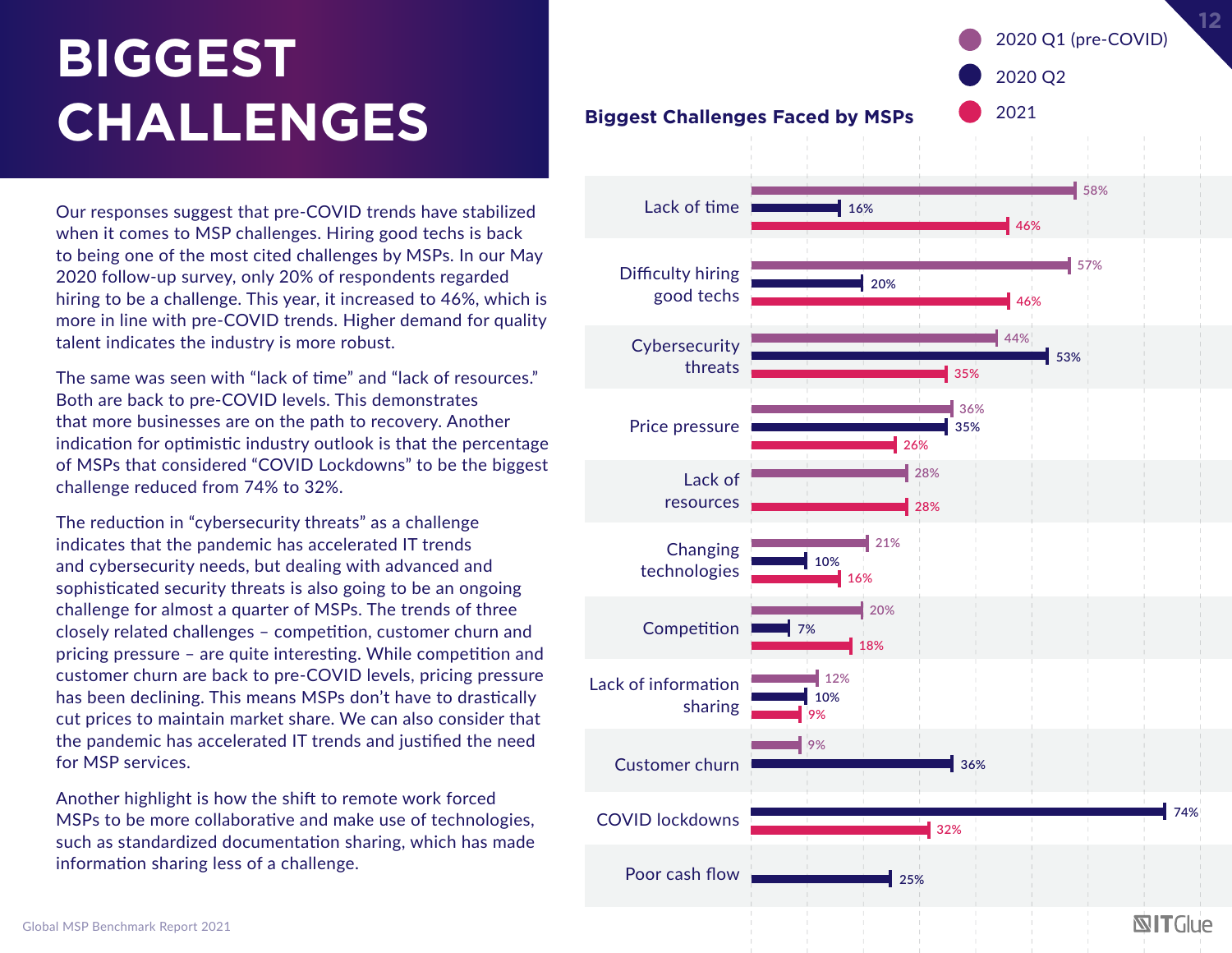# **IMPACTS OF COVID-19**

Everyone knows that the pandemic has impacted all MSP businesses in one way or another. However, we wanted to find out which areas were affected the most, how businesses responded and if the vaccination rollouts have made any difference.

Key phrases that stood out in the survey responses were employee morale, new business, clients unable to pay, endpoint security, loss of hospitality clients, and shortage of skilled labor. This illustrates the wide-ranging impact of the pandemic.

We also asked questions about which areas attracted more or less investment compared to the 2020 survey. Unsurprisingly, results showed that MSPs decided to invest more in tech this year. Cybersecurity, cloud services, remote monitoring and management, and service desk were among the top focus areas of MSPs. Either this was to improve operational efficiency, or it was forced on them due to clients shifting to a remote mode of working.

Regarding the areas MSPs invested in less, the top responses were overhead costs, and sales and marketing. While certain cost cuts are understandable in a time of uncertainty, MSPs need to carefully execute their marketing and sales strategies within the limited budget if they were to grow to the next level.

#### **COVID'S IMPACT ON MSPS**

*Requests* Scaling *Managed Services* SITE VISITS new client REMOTE ACCESShardwareAFFECTED*industries* onsite *Management* SALES meetings LOCKDOWN help desk PROJECTS *revenue* clients SECURITY CUSTOMERS *services* EMPLOYEES *business* work home HOSPITALITY *PANDE remote work* NEW CUSTOMERS *Challenging*

**Areas of Increased Investment**

46%

44%

Cybersecuirty Cloud services

Remote monitoring & management

29%

31%

27%

Service desk

11%

24% **Marketing** 

**Areas of Decreased Investment**

36%

Overhead costs 32% Marketing

Sales team

**NOC** 

**Other** 

11%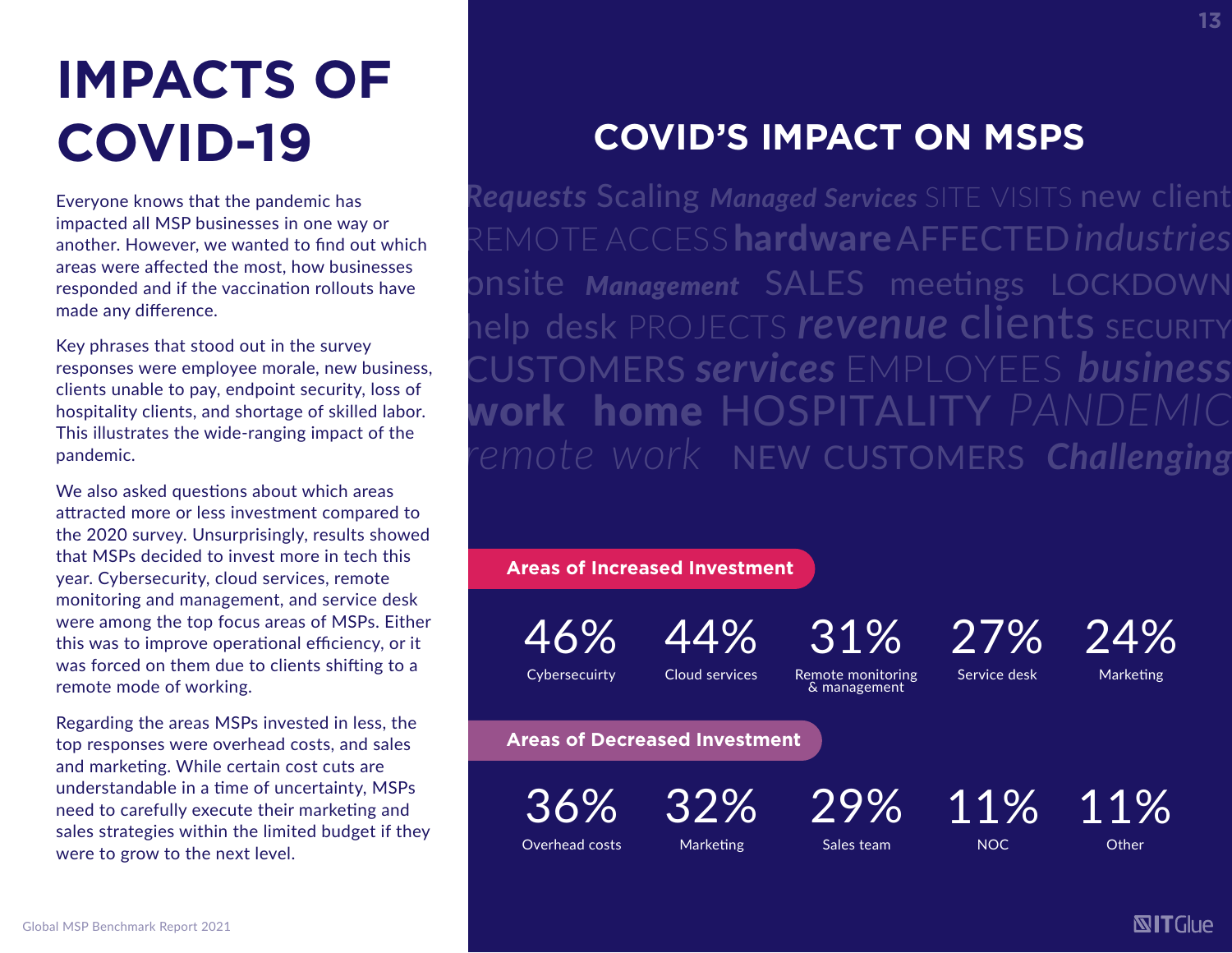# **ECONOMIC OUTLOOK**

Based on survey responses, we can deduce that there hasn't been a massive change in MSP sentiment toward the economy, although the respondents consider the market to be slightly less bullish than last year. While MSPs believe cybersecurity and remote workforce setups present the greatest opportunities in 2021, this lack of significant change is not surprising, considering the pandemic is still at businesses are adopting a wait-and

| inge is not surprising,<br>large. It also indicates most<br>d-see approach. | 2020<br>(Pre-COVID) | 2020<br>Q2 | 2021 |
|-----------------------------------------------------------------------------|---------------------|------------|------|
|                                                                             |                     |            |      |
| 1 (Most Bearish)                                                            | 4%                  | 2%         | 5%   |
| $\overline{2}$                                                              | 11%                 | 11%        | 10%  |
| $\overline{3}$                                                              | 44%                 | 47%        | 52%  |
| $\overline{\mathbf{4}}$                                                     | 30%                 | 30%        | 27%  |
| 5 (Most Bullish)                                                            | 11%                 | 10%        | 6%   |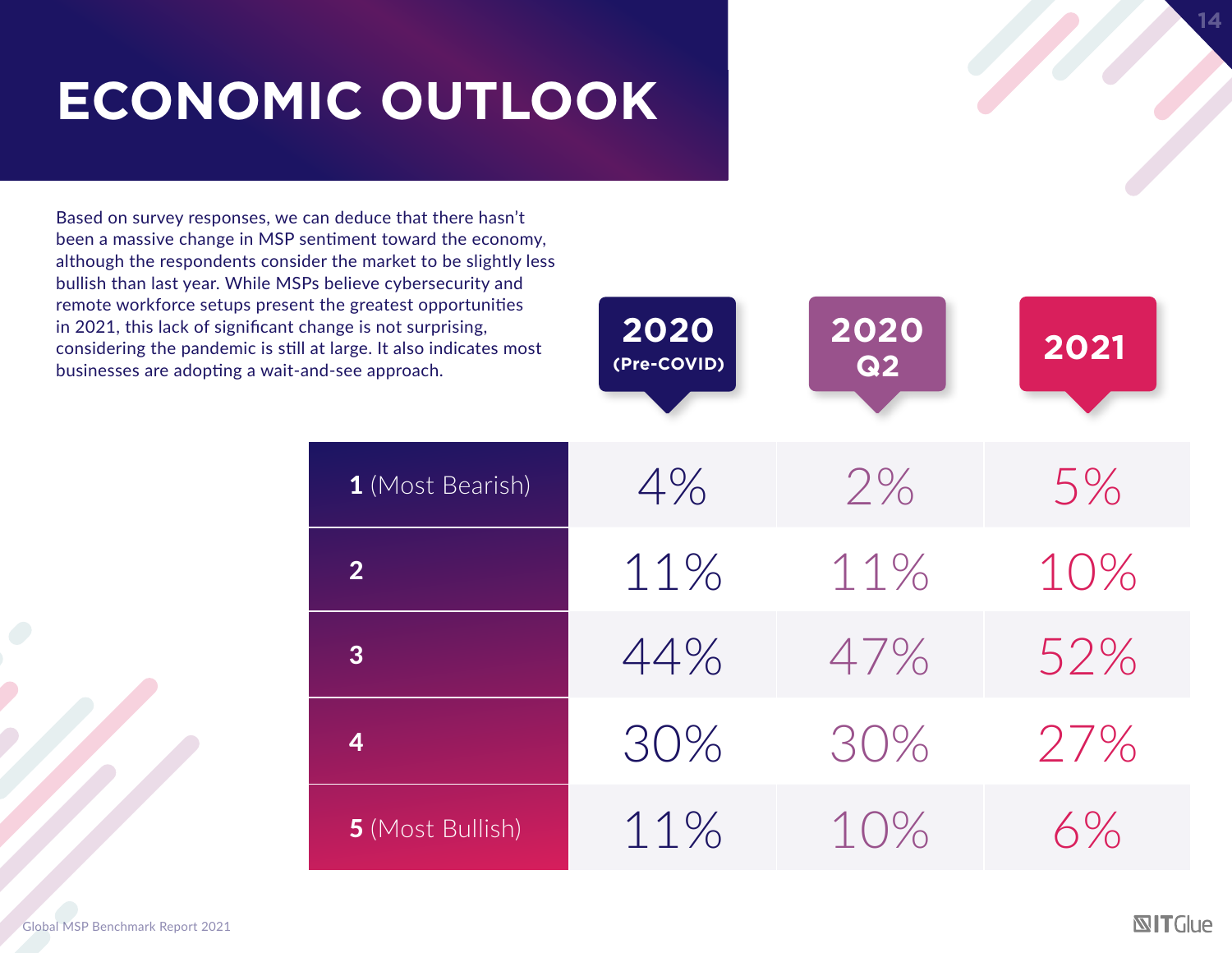# **MERGERS AND ACQUISITIONS**

We have been tracking merger and acquisition activities in the MSP space for about four years now. Until the pandemic hit, there was a steady increase in MSPs that expressed their interest in M&A activity. However, things changed, and in our 2020 follow-up survey, almost 63% of MSPs reported no interest in acquisitions.

Based on our 2021 responses, we believe M&A interest is returning to a pre-COVID level. Almost 32% of respondents are open to the idea, and 14% are ready to pursue M&A opportunities actively. This is another sign that the industry is slowly recovering. Another reason could be that more MSPs are looking to capitalize on emerging business opportunities.

On the flip side, MSPs looking to sell or that are open to the idea, increased from 15% to 24%. This is very close to pre-COVID levels. This jump was expected as veteran MSP owners would find it much more comfortable to exit their businesses as the environment improves.



76%

85%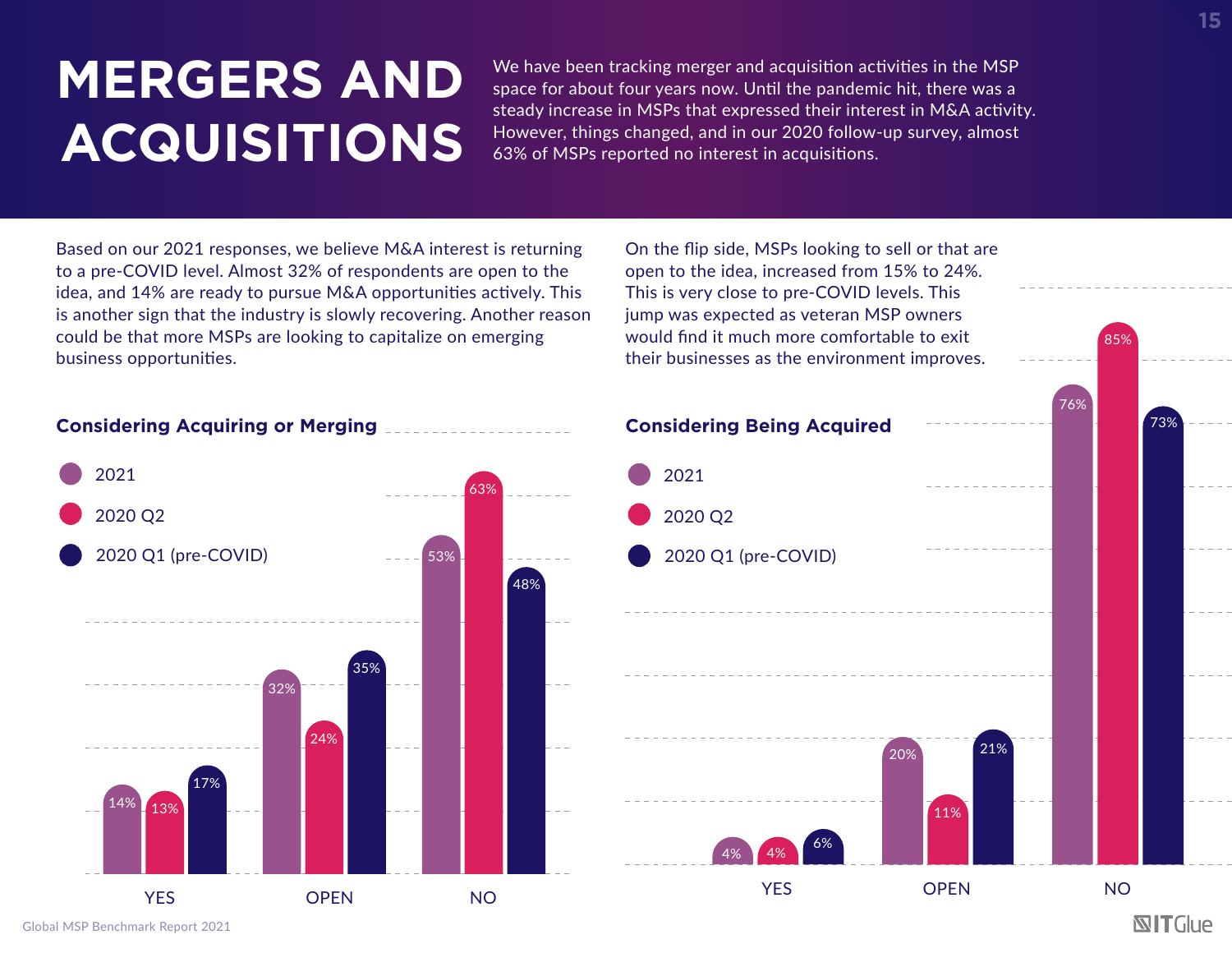### **METRICS**

Everybody knows that KPIs are essential. However, it takes commitment to implement and measure them consistently. As the MSP industry continues to mature, it is crucial to measure performance regularly to gain a competitive advantage.

Our 2021 survey responses show a slight increase in the number of MSPs using KPIs. Last year it was 52%, while now it is 53%. More noteworthy, however, is the increase in MSPs responding "not yet," which implies a desire to use KPIs, from 18% to 25%. While these are good signs, it also means that nearly half of the industry is still not tracking KPIs. Is it because they do not see value? Or is it because they don't have the right tools in place to track these metrics?

Among MSPs that do use KPIs to manage their business, service desk metrics and financial metrics are considered the most critical. The chart shows the average (on a scale of 1-5, with five being the most important) for each KPI type.



Average Rating by Importance

Considering the financial strain and economic disruptions caused by the pandemic, it is wise for MSPs to monitor KPIs like financial metrics and service desk metrics, as they are critical to driving future growth. If you need further incentive to track metrics, bear in mind that 75% of respondents who tracked KPIs reported revenues over \$1 million, while 52% who didn't track reported revenues under \$1 million. It is safe to say that larger MSPs are doing something right by tracking their crucial metrics.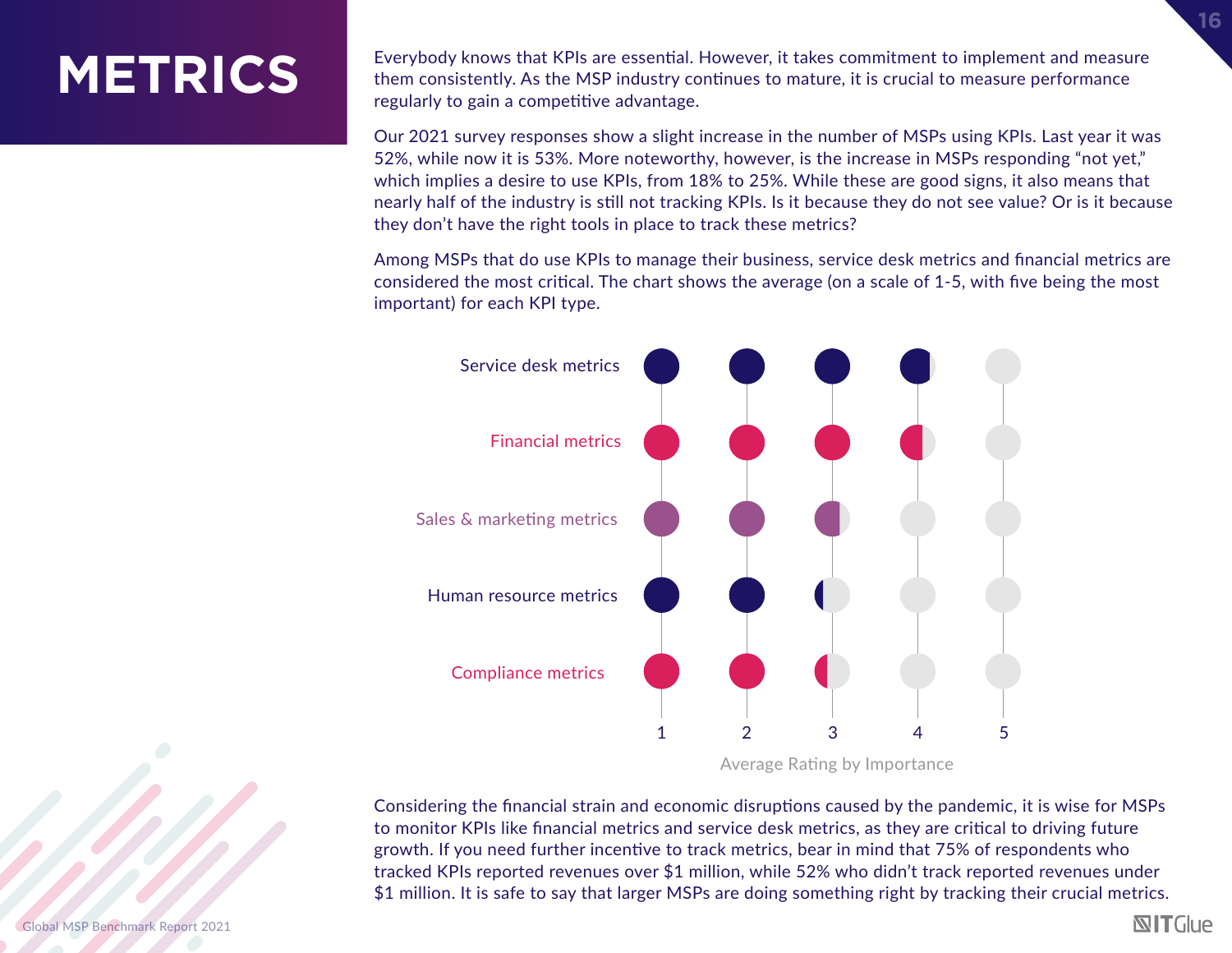# **PASSWORD MANAGEMENT**

Password compromise is still one of the major causes of data breaches. In an ideal world, password management should be a top priority for MSPs. The 2021 survey responses suggest that although more MSPs are taking it seriously, there is still a long way to go.

While we see a continued decrease from previous years in the use of inappropriate tools for password management, like Word and Excel, there are still a significant number of respondents (38%) that are unsure how their clients manage passwords.

Among dedicated password managers, there has been a noticeable rise in the adoption rate of IT Glue's proprietary password manager, [MyGlue](https://www.itglue.com/myglue/). Our survey also indicated that [MyGlue](https://www.itglue.com/myglue/) adoption is higher than other players like KeePass and industry leader LastPass.

Global MSP Benchmark Report 2021

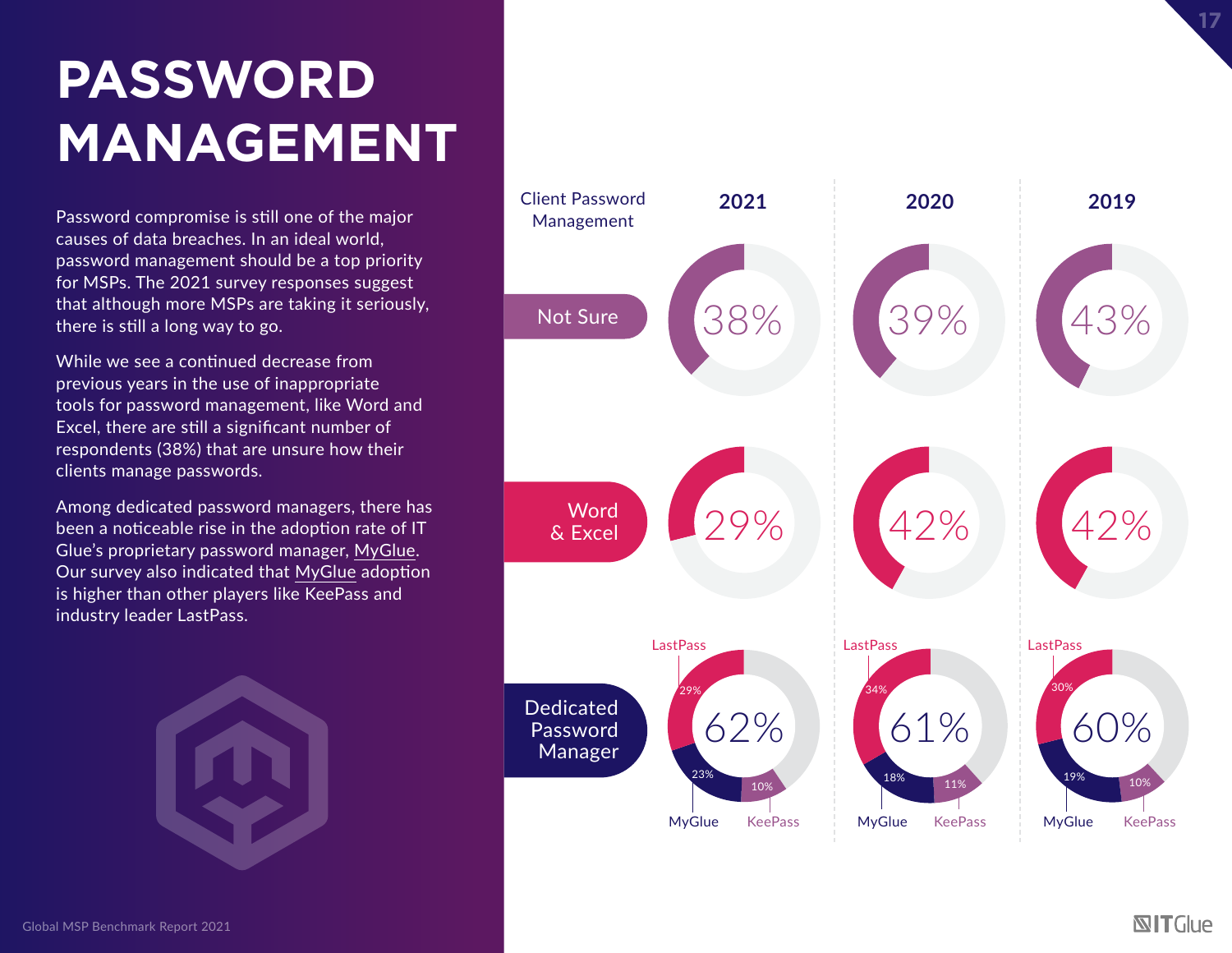# **NETWORK DIAGRAMMING**

Network diagrams are more than just illustrations. They provide visibility into the different components of a network. Since network administrators cannot secure what they cannot see, the visibility network diagramming offers plays a major role in enhancing security. You cannot secure what you don't know exists.

The problem with network diagramming adoption continues in 2021. Despite offering a great way to secure the network, mapping and documenting through a network monitoring solution has slightly decreased. Also, the number of MSPs not documenting their networks has increased slightly. The challenges arising from the sudden transition to remote work and the need for onboarding could be a major reason for this. However, this creates more vulnerabilities. Although many MSPs cite several challenges for poor adoption, an automated tool like [Network](https://www.itglue.com/networkglue/)  [Glue](https://www.itglue.com/networkglue/) can significantly reduce pain points.



#### **Methods of Documenting**

|                                                  | 2021 | 2020 | 2019  |
|--------------------------------------------------|------|------|-------|
| Manually                                         | 65%  | 68%  | 67%   |
| $\begin{matrix} 2 & 1 \\ 1 & 1 \end{matrix}$ API | 14%  | 15%  | 14%   |
| <b>Network</b><br>Monitoring<br>Solution         | 46%  | 48%  | 49%   |
| Not<br>Documenting                               | 9%   | 11%  | 6%    |
| Other                                            | 4%   | 4%   | $7\%$ |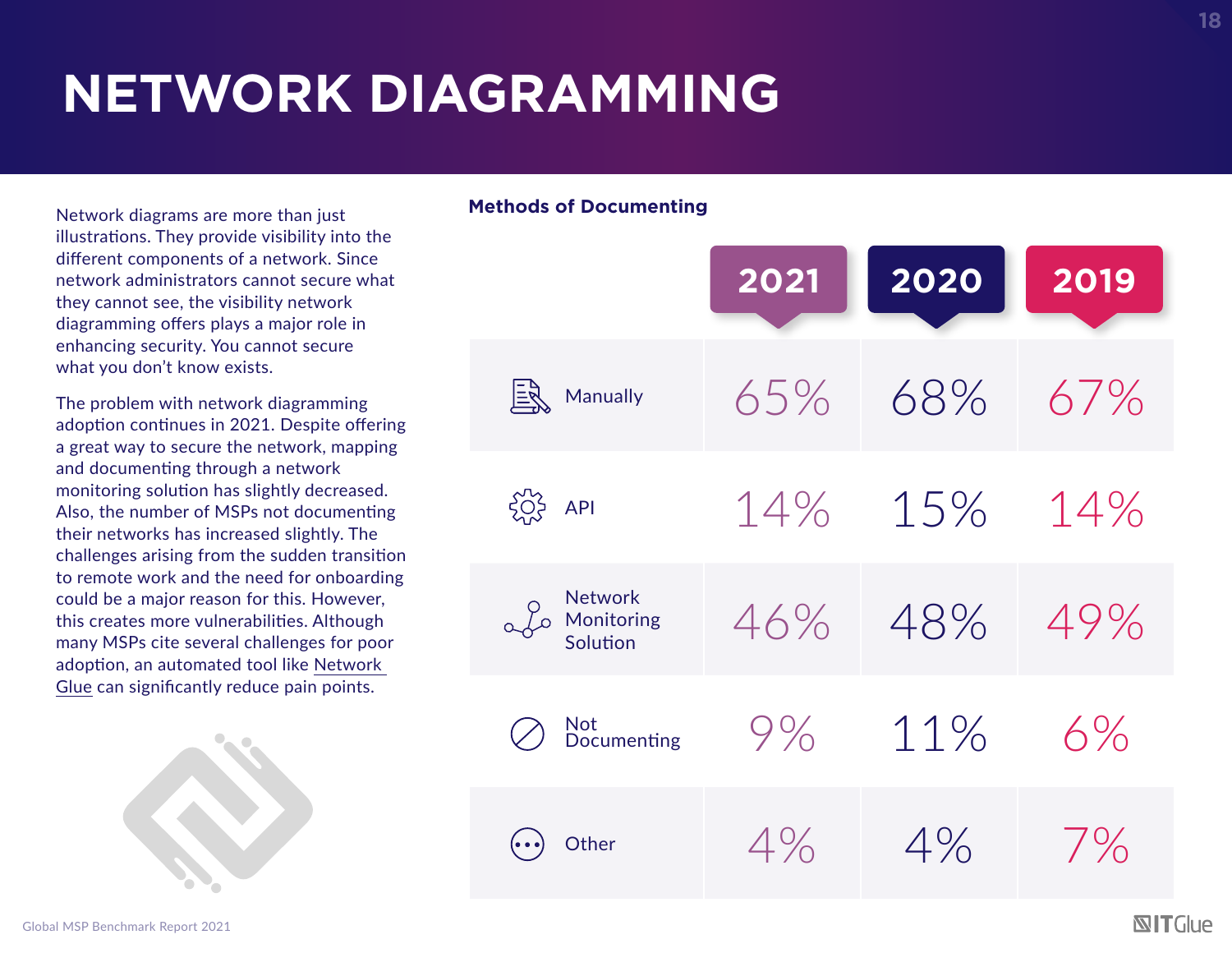### **SUMMARY**

While the impact of COVID-19 on the MSP industry cannot be understated, the MSP industry has fared comparatively better than many other industries, largely due to increased demand for their services as organizations moved to remote work around the world. Nonetheless, 2020 was a trying year for MSPs that continued to rely on legacy tools and provided reactive IT services.

On the other hand, MSPs that adapted to the pandemic by embracing new technologies and catering to the evolving demands of their customers thrived during this period.

While certain challenges were inevitable for even the most proactive MSPs, organizations relied on MSPs for everything from remote work transition to mitigating unforeseen cyberthreats, making them a critical resource and much-needed partner like never before. This is what enabled the MSP industry to recover quickly to pre-COVID trends in most aspects.

We are also proud to announce that IT Glue partners fared much better than other MSPs based on the data we collected. In addition to the efficiency advantage obtained through smart documentation, it also signifies a commitment to operational excellence, superior customer service and continuous improvements. Unsurprisingly, these characteristics make the MSP industry more resilient to changing trends and provide them with the ability to weather the storm.

Considering all these factors, it is safe to say this is a great time to be an MSP.